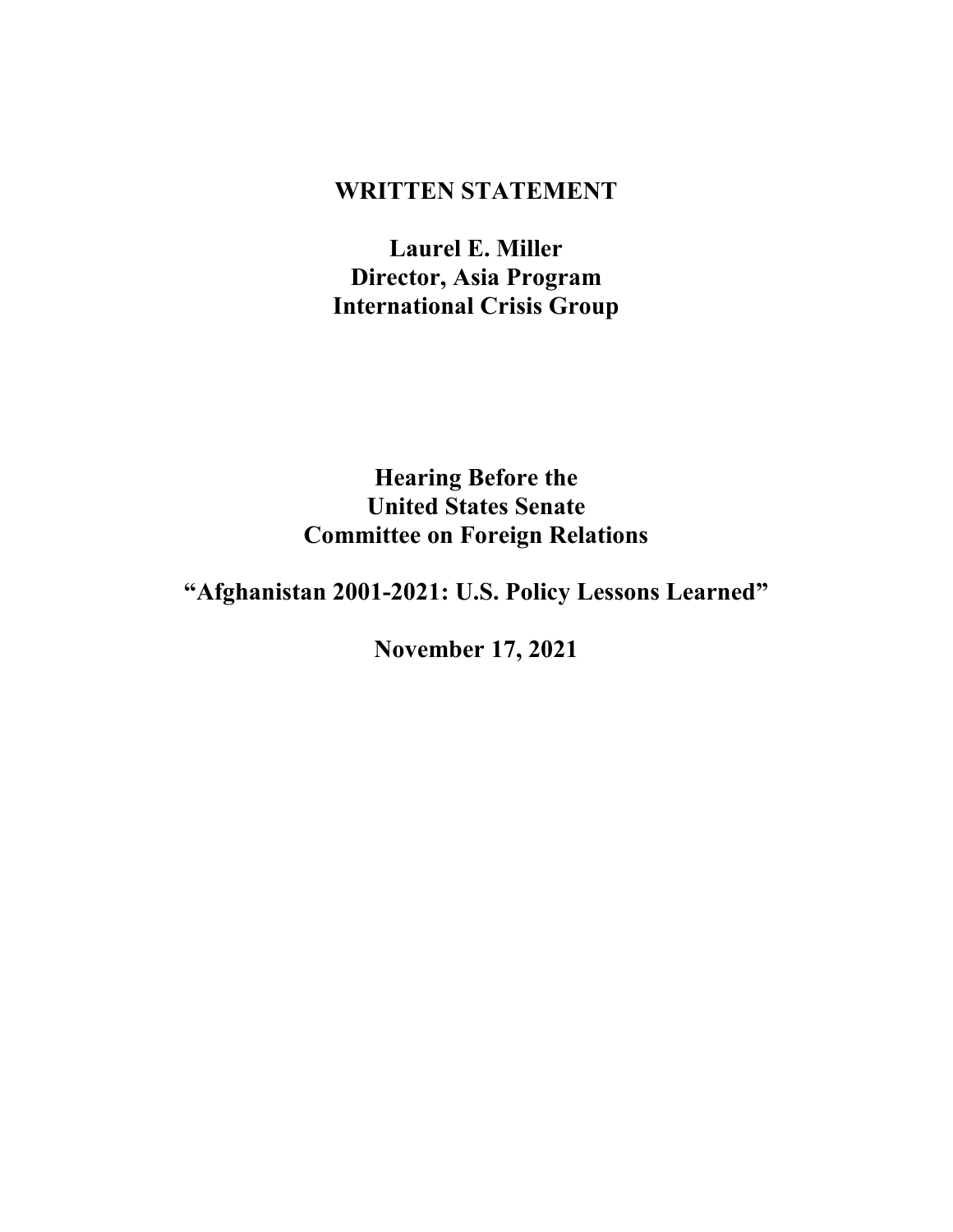ood morning, Chairman Menendez, Ranking Member Risch, and distinguished members of  $G_{\text{the} \text{Committe}}$ . Thank you for the invitation to testify today on policy lessons that can be learned from American involvement in Afghanistan over the last two decades, and on recommendations for the immediate future of U.S. policy toward Afghanistan.

In the aftermath of the U.S. failure – after enormous sacrifice of lives and treasure – to defeat the Taliban, establish a self-sustaining Afghan democracy and economy, and ensure the durability of health, education, and other social gains, it may be too easy to assume the United States will never do *that* again. But it is crucial not to brush past an examination of how and why this failure happened. The future is too uncertain to assume that the United States will never again encounter circumstances analogous to those that impelled its leaders to invest so heavily in Afghanistan for two decades. After the failed American war in Vietnam, counter-insurgency was anathema in national security policy; after nation-building in the Balkans, the George W. Bush administration initially derided the concept as an inappropriate use of U.S. resources, even though the policy had been relatively successful. Yet both became central to the American intervention in Afghanistan. 'Never say never' may be the most basic lesson to learn from Afghanistan at this time. Therefore, a thorough accounting will be needed of U.S. policy decisions, the means chosen to implement them, and their results.

Another basic lesson is that the United States could not have achieved its goals in Afghanistan solely through its own policies and actions, because both its partners and its adversaries had at least as much influence over the course of events. Likewise, the failure is not uniquely an American one. Nevertheless, there were strategic choices that were controlled by the United States and were especially consequential in leading to failure. I will focus my remarks on five lessons that can be learned from errors in these choices.

## **Five Key Lessons**

*1. Be very, very wary of regime change.*

A narrative has broadly taken hold that, because the motivation for the U.S. invasion of Afghanistan was counter-terrorism, the nation-building that ensued represented mission creep. In reality, the Bush Administration's 2001 decision not only to chase and punish the terrorist perpetrators of the September  $11<sup>th</sup>$  attacks, but also to oust the Taliban regime that had harbored Al Qaeda leaders, necessarily required a nation-building mission.<sup>[1](#page-1-0)</sup> It would have been the height of irresponsibility to wipe away the existing regime in Afghanistan and make little effort to support the construction of a reasonably functional state in its wake. Indeed, in the early years, the United States was criticized for doing too little, not too much, to build up an Afghan state, including indigenous security forces.

After initially assuming away the complexities of regime change, the recognition quickly took hold that political disorder and the absence of state institutions could give rise to the persistence of conditions that led to Afghanistan being an exporter of security threats. But Washington was

<span id="page-1-0"></span> $\overline{a}$ <sup>1</sup> For a more detailed version of this argument, see Laurel Miller, "Biden's Afghanistan Withdrawal: A Verdict on the Limits of American Power," *Survival,* May 25, 2021.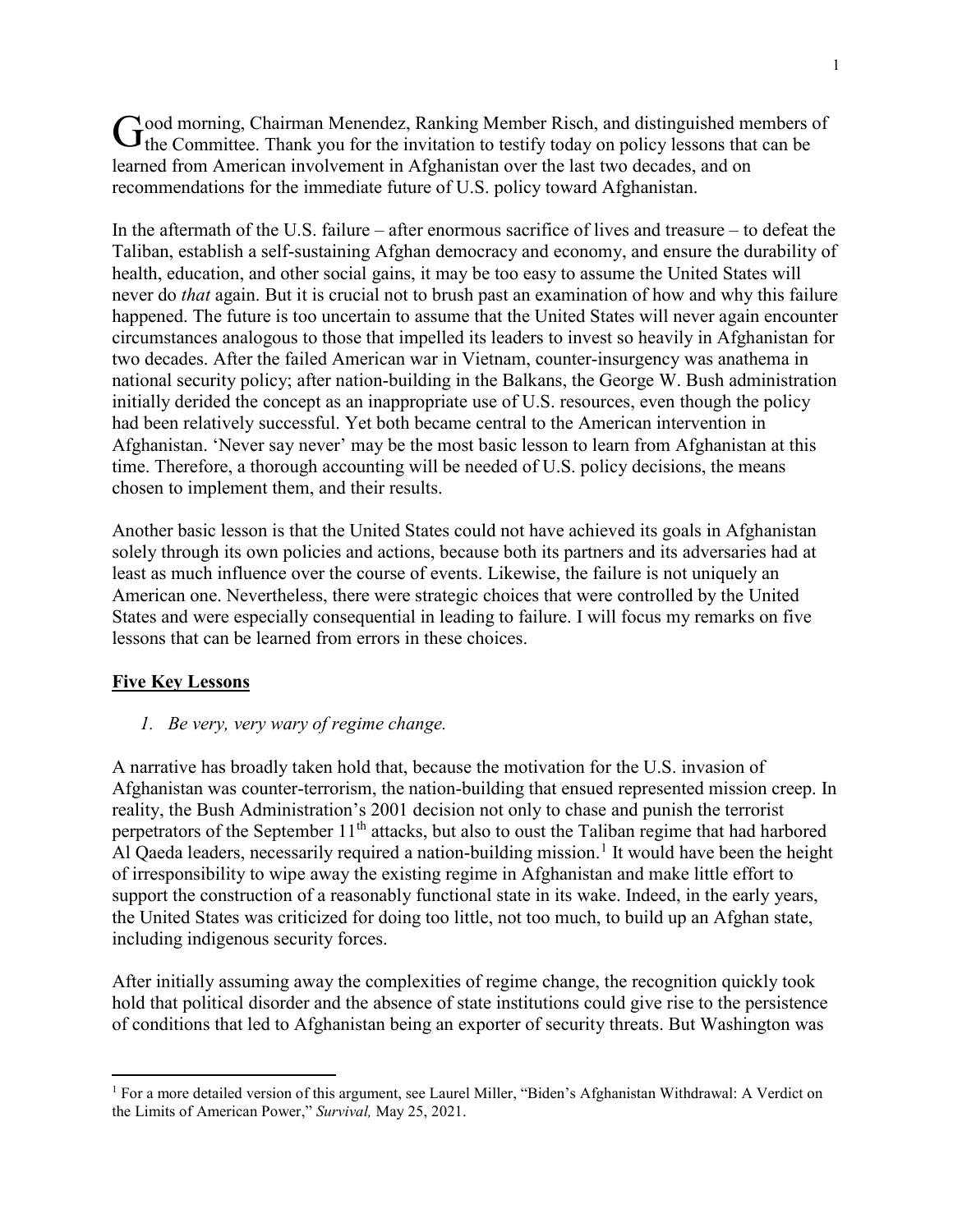unprepared for the implications of regime change and struggled over how committed to be to managing them.

The United States started with a strategy based on the assumption that it could eliminate the Taliban simply by killing them – as if essentially all of them could be killed, with no replenishment of ranks – and that, after the Taliban's elimination, other Afghan groups and factions would come together and decide their own political arrangements without much fuss.<sup>[2](#page-2-0)</sup> The central idea, in other words, was that the United States could invade, wipe the political slate clean, move on, and somehow the situation would sort itself out without considerable U.S. effort, which was to turn to military involvement elsewhere in the world. This idea was a theory with no empirical support. As the theory quickly proved itself false, the United States shift to nation-building began as early as April 2002.<sup>[3](#page-2-1)</sup>

By choosing to engage in regime change and install a new regime that would act in alignment with U.S. interests, the United States chose to engage in nation-building.<sup>[4](#page-2-2)</sup> The specific aims and the resources devoted to the mission expanded over time as recognition of the challenges expanded and as slow and paltry results seemed to demand greater effort, and the ways and means of implementation evolved. But, fundamentally, the policy die was cast at the very beginning. The United States had adopted a policy of constructing an Afghan state, of making a 'partner' in Afghanistan, and of needing that partner to succeed at governing in order for U.S. policy to succeed at leaving Afghans, eventually, to sustain their own system and ensure their own security in accord with U.S. security interests. U.S. policy became dependent on Afghan government success.

#### *2. If your strategy's success depends on particular conditions, be sure you can create or control those conditions.*

Several essential conditions for success of the U.S. military and civilian missions in Afghanistan were no mystery to U.S. policy makers, and yet the implausibility of creating those conditions was never adequately factored into shaping strategy. Instead of adjusting policy to reflect obstacles that were unlikely to be surmounted, the United States adopted a policy that required surmounting the obstacles, based on the belief, or hope, that willpower, military might, and financial wherewithal would prevail.

Foremost among these obstacles was Pakistan's policy. From the first days after 9/11, the U.S. relied on its presumed ability to get Pakistan to take steps to cooperate in eliminating the Taliban

<span id="page-2-0"></span> $\overline{a}$ <sup>2</sup> Office of the Secretary of Defense, Donald Rumsfeld "snowflake" to Douglas Feith, "Strategy," October 30, 2001, with Attachment, "U.S. Strategy in Afghanistan," [https://nsarchive.gwu.edu/document/24546-office-secretary](https://nsarchive.gwu.edu/document/24546-office-secretary-defense-donald-rumsfeld-snowflake-douglas-feith-strategy-october-30)[defense-donald-rumsfeld-snowflake-douglas-feith-strategy-october-30.](https://nsarchive.gwu.edu/document/24546-office-secretary-defense-donald-rumsfeld-snowflake-douglas-feith-strategy-october-30)

<span id="page-2-1"></span><sup>&</sup>lt;sup>3</sup> Office of the Secretary of Defense, Donald Rumsfeld "snowflake" to Doug Feith (cc to Paul Wolfowitz, Gen. Dick Myers, Gen. Pete Pace), Subject: "Afghanistan," April 17, 2002, [https://nsarchive.gwu.edu/document/24548-office](https://nsarchive.gwu.edu/document/24548-office-secretary-defense-donald-rumsfeld-snowflake-doug-feith-cc-paul-wolfowitz-gen)[secretary-defense-donald-rumsfeld-snowflake-doug-feith-cc-paul-wolfowitz-gen](https://nsarchive.gwu.edu/document/24548-office-secretary-defense-donald-rumsfeld-snowflake-doug-feith-cc-paul-wolfowitz-gen) (see also contextual discussion at this linked page by the National Security Archive).

<span id="page-2-2"></span><sup>4</sup> In Libya, after toppling Gaddafi, the U.S. did not follow regime change with large-scale nation-building, but instead adopted more of a hope-for-the-best model. U.S. counter-terrorism concerns in Afghanistan in the immediate post-9/11 period made this approach implausible there.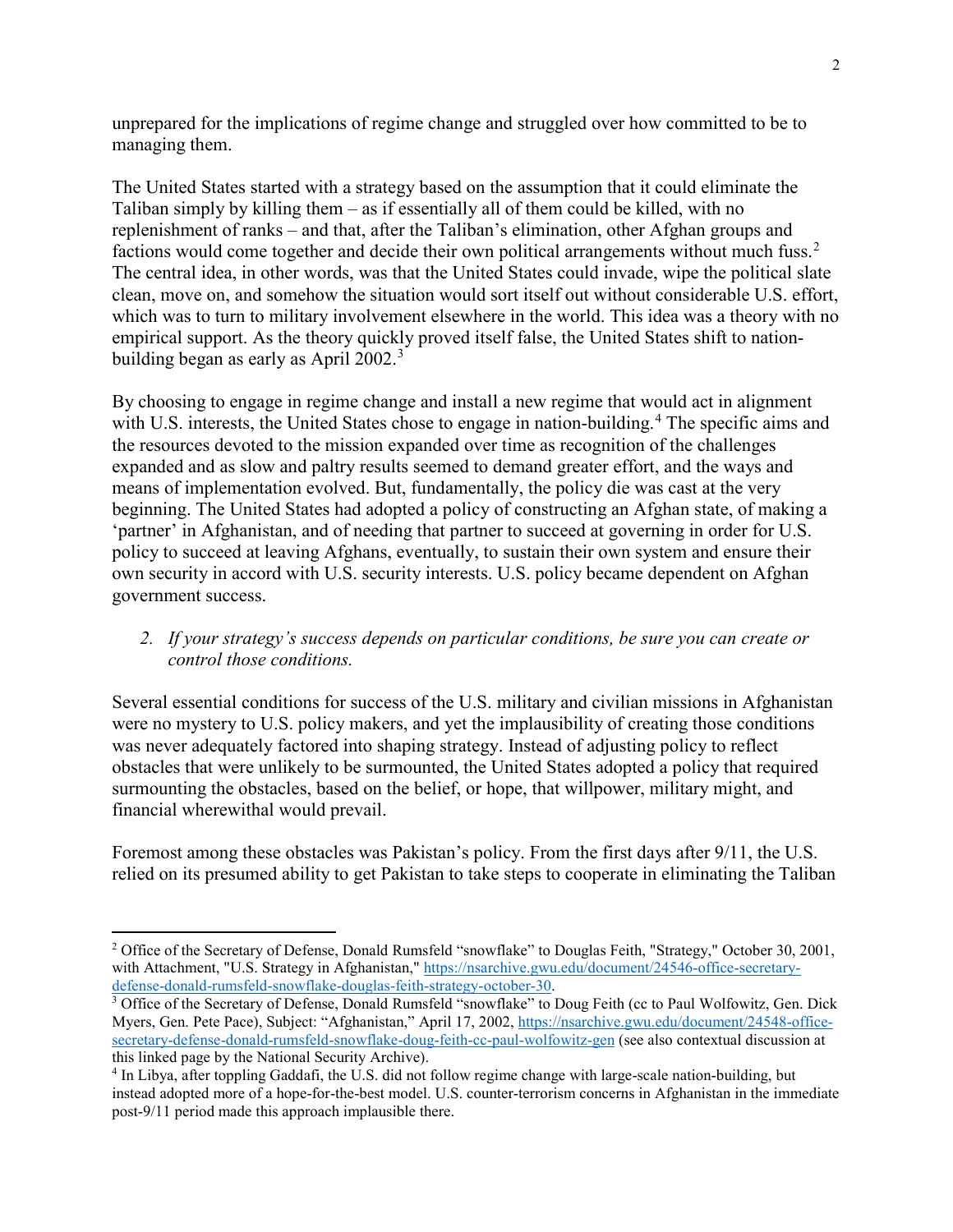that Pakistan had made quite clear it did not see in its own interests to take.<sup>[5](#page-3-0)</sup> That clarity was evident in Pakistan's supportive relationship with and material aid for the Taliban prior to  $9/11$ ,<sup>[6](#page-3-1)</sup> and also in what Pakistani officials said to U.S. officials afterward. There was no need to read between the lines, though there was a need to pay attention to how seriously Pakistanis meant what they said. And what they said consistently from the start and over the years since was that they wanted a government in Kabul that would be amenable to Pakistani interests, disagreed with a U.S. strategy of militarily eliminating the Taliban, and wanted to see the Taliban included in Afghanistan's political dispensation.<sup>[7](#page-3-2)</sup> Just three days after  $9/11$ , Pakistani president Pervez Musharraf agreed to cooperate with the United States in counter-terrorism, but said there would be implementation details to work out, including that "Islamabad, [Musharraf] said, wants a friendly government in Kabul."<sup>[8](#page-3-3)</sup> There should have been no misunderstanding that "friendly" meant including the Taliban.

Pakistan's consistent pursuit of its interests in Afghanistan as it perceived them – regardless of U.S. diplomatic remonstrances or financial enticements intended to convince Islamabad to change its national security calculations – contributed significantly to U.S. failure in Afghanistan. To be sure, Islamabad also facilitated the U.S. war, especially by providing air and land access to land-locked Afghanistan. But this duality of Pakistani policy only reflected that Islamabad had two distinct and irreconcilable policy goals: on one hand, maintain a constructive relationship with Washington beyond Afghanistan matters, and on the other, see the Taliban return to at least a substantial share of power in Kabul.

Although Pakistan enabled the United States to fight the Taliban, its officials regularly stated explicitly that Pakistan itself would not fight the Afghan war on Pakistani soil – meaning that Pakistan would not take steps to make the Taliban its own adversary. As a result, the Taliban enjoyed the crucial benefit for an insurgency of safe haven in a neighboring state. Pakistani officials occasionally denied safe haven existed, but the denials were virtually irrelevant because the reality was known to the United States and Pakistan never suggested it would dismantle the safe havens that it generally declined to acknowledge.

Sharing a long frontier with Afghanistan and being well-practiced in opaque means of providing support to the Taliban, helping the insurgency to survive and thrive was not difficult for Pakistan. Getting Pakistan to switch to a policy of opposing the Taliban proved unrealistic; there were naturally limits to how far the U.S. would go to pressure Islamabad, and the latter knew as

<span id="page-3-0"></span> <sup>5</sup> Office of the Secretary of Defense, Donald Rumsfeld "snowflake" to Douglas Feith, "Strategy," October 30, 2001, with Attachment, "U.S. Strategy in Afghanistan," [https://nsarchive.gwu.edu/document/24546-office-secretary](https://nsarchive.gwu.edu/document/24546-office-secretary-defense-donald-rumsfeld-snowflake-douglas-feith-strategy-october-30)[defense-donald-rumsfeld-snowflake-douglas-feith-strategy-october-30.](https://nsarchive.gwu.edu/document/24546-office-secretary-defense-donald-rumsfeld-snowflake-douglas-feith-strategy-october-30)

<span id="page-3-1"></span><sup>6</sup> Sajit Gandhi, ed., *The National Security Archive*, "The Taliban File Part III: Pakistan Provided Millions of Dollars, Arms, and 'Buses Full of Adolescent Mujahid' to the Taliban in the 1990's," March 19, 2004, https://nsarchive2.gwu.edu/NSAEBB/NSAEBB97/index4.htm.

<span id="page-3-2"></span><sup>7</sup> A memorandum from Secretary of State Colin Powell to President Bush describing Powell's Oct 15-16, 2001, visit to Islamabad noted that "Musharraf is pressing for a future government supportive of its interests," and that Powell assured Musharraf that "the U.S. supports the formation of a broad-based government in Afghanistan, friendly to its neighbors." [https://nsarchive2.gwu.edu/NSAEBB/NSAEBB358a/doc21.pdf.](https://nsarchive2.gwu.edu/NSAEBB/NSAEBB358a/doc21.pdf) Over the years since, Pakistani officials have referred to the need for broad-based or inclusive governments as a way of indicating the perceived importance of including the Taliban.

<span id="page-3-3"></span><sup>8</sup> U.S. Embassy Islamabad cable, "Musharraf Accepts the Seven Points," September 14, 2001, [https://nsarchive2.gwu.edu/NSAEBB/NSAEBB358a/doc08.pdf.](https://nsarchive2.gwu.edu/NSAEBB/NSAEBB358a/doc08.pdf)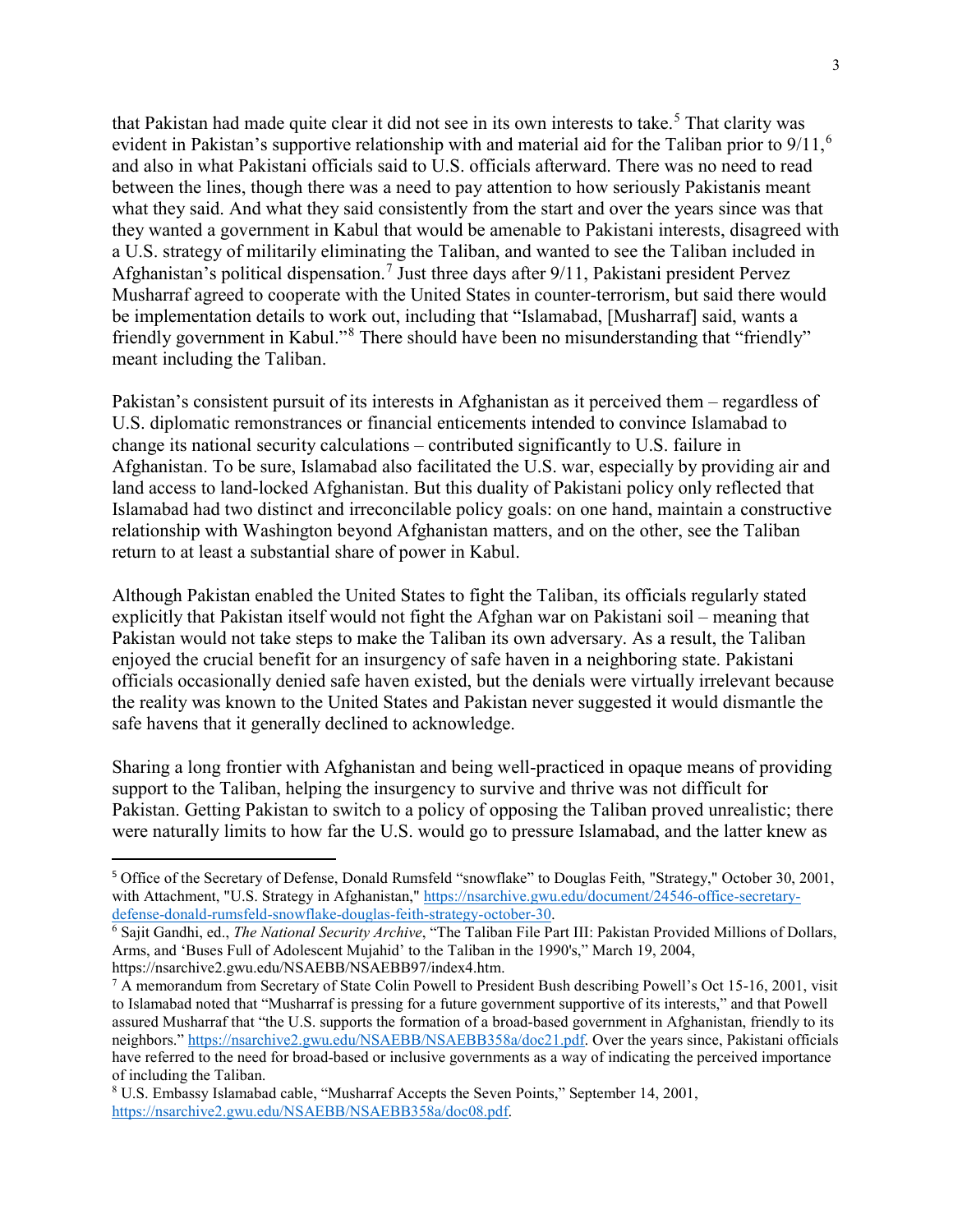much. Because strategic success in Afghanistan was not existentially important to U.S. national security, it would have been unwarranted and unrealistic for Washington to widen the war to include military action against Pakistan, a nuclear-armed nation of 225 million people some 8,000 miles away.

Being stymied in counter-insurgency as it was, the United States could instead have changed its policy much sooner than it did from one centered on war-fighting to one centered on diplomatic efforts to reach a political settlement among Afghans, bringing the Taliban into a share of power. That policy shift, from late 2018, was one that Pakistan, unsurprisingly, embraced and supported. Unfortunately, however, by that stage the Taliban had a clear upper-hand in the battlefield dynamics and U.S. leverage was greatly diminished by having made evident U.S. forces would be withdrawn sooner rather than later regardless of whether a political settlement was reached. The effort to motivate the Afghan contestants to negotiate the end of the war failed and, of course, the U.S. military withdrew nonetheless, in accordance with a bilateral deal signed between the U.S. and Taliban on February 2[9](#page-4-0), 2020.<sup>9</sup>

A second key condition resistant to U.S. efforts to change it was the weakness of the Afghan government Washington helped build and saw as its partner. The disunity and endemic corruption that plagued the Afghan government has been well-documented for many years.<sup>[10](#page-4-1)</sup> The strategic error was not in failing to recognize those problems existed but, rather, in expecting that they could be sufficiently ameliorated fast enough to deprive the insurgency of fuel and to align with any plausible duration of American political willingness to prop up the Kabul government. The political disunity reflected a competition for power driven by Afghan-owned dynamics that the United States was unequipped to modify. And there is simply no historical precedent for an external actor to remake the patronage basis of a society through foreign policy and foreign aid measures. $11$ 

A third condition outside the ambit of U.S. control was that Afghanistan was in 2001, and remains, one of the poorest and least institutionalized countries in the world, and one that is also land-locked and historically dependent on external resources. There was every reason to expect that the time-scale would be generational for Afghanistan to develop a self-sustaining economy and a government able to fully, or nearly so, provide for its own security and public services. Decision makers often assumed, however, that these developments could be sped up through funding and diplomatic pressure to fit U.S. policy urgency.

*3. Recognize how much you do not know, but also embrace what you do know and change your policy accordingly.*

 $\overline{a}$ 

<span id="page-4-0"></span><sup>9</sup> "Agreement for Bringing Peace to Afghanistan between the Islamic Emirate of Afghanistan which is not recognized by the United States as a state and is known as the Taliban and the United States of America," February 29, 2020, https://www.state.gov/wp-content/uploads/2020/02/Agreement-For-Bringing-Peace-to-Afghanistan-02.29.20.pdf.

<span id="page-4-1"></span> $10$  See, e.g., Special Inspector General for Afghanistan Reconstruction, "Corruption in Conflict: Lessons From the U.S. Experience in Afghanistan," September 2016, https://www.sigar.mil/pdf/lessonslearned/SIGAR-16-58-LL.pdf. <sup>11</sup> For an excellent treatment of this subject, see Alina Mungiu-Pippidi, *The Quest for Good Governance: How* 

<span id="page-4-2"></span>*Societies Develop Control of Corruption,* Cambridge University Press, 2015.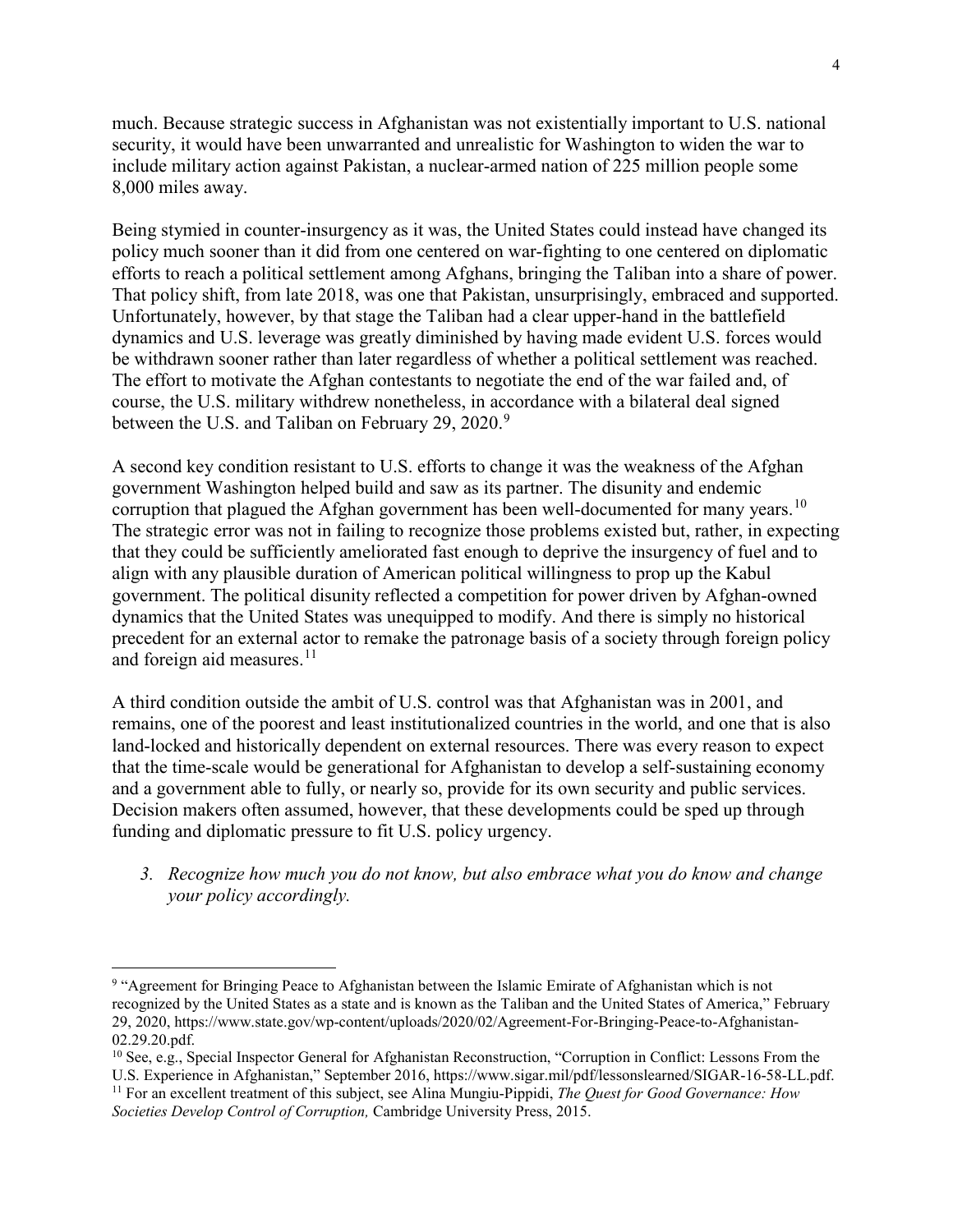Looking back at the earliest strategy decisions related to regime change cited above, policy makers appear woefully naïve about what the United States could achieve in Afghanistan. Perhaps U.S. lack of understanding of conditions within Afghanistan could be excused considering how little the United States had been engaged there during the preceding decade and the consequent paucity of U.S. government expertise regarding the country. What was more problematic – and where a lesson for future U.S. policy lies – was the failure to appreciate how little the conditions were understood and, therefore, the lack of a firm basis for confidence that the U.S. strategy made sense. The less you know, the greater the uncertainty about policy effects, and the greater the risk of unintended consequences.

As the U.S. intervention wore on, many essential facts emerged into view. Indeed, the seeds of failure were present for many years, and none of the factors that ultimately produced the collapse of the Kabul government and the disintegration of U.S. policy were unknown. Even if the specific timing of the Afghan government's collapse could not be predicted, it was widely anticipated as at least a plausible scenario. The precarity of state institutions, the government's extraordinary aid dependency (about 75 percent of public spending was donor financed), the bubble effects of a wartime economy, and crucial weaknesses within the Afghan security forces were all well known. Within the Afghan security forces, problems that would naturally affect morale and will to fight, such as irregularity of pay and inadequacy of equipment, living conditions and other forms of support, were regularly observed and publicly pointed to as critical weaknesses.<sup>[12](#page-5-0)</sup> These problems were not left unfixed because they were obscure; rather, they were very difficult to fix, through very slow processes at best.

The amalgamation of these and other problems led to routinely pessimistic publicly reported assessments by the U.S. intelligence community for at least the last decade. Instead of shaping policy in accordance with these assessments, until the final push toward exit, decision makers shaped policy in accordance with a hoped-for ability to prove the assessments wrong.

Although there were routine claims, including in testimony to the U.S. Congress, that progress was being achieved in improving the capabilities of the Afghan security forces and in setting a course toward winning the war, some called out the war as unwinnable as early as 2009.<sup>[13](#page-5-1)</sup> Public reporting of steady Taliban battlefield gains has been plentiful, especially since the major U.S. military drawdown of 2014. There was no shortage of public reporting, too, of the U.S. intelligence community's negative assessments of the sustainability of Afghan government and security forces without a continued U.S. military presence and exceptional scale of financial support, as well as warnings more generally of the impending failure of U.S. policy.<sup>[14](#page-5-2)</sup>

 $\overline{a}$ 

<span id="page-5-0"></span><sup>12</sup> See Jonathan Schroden, "Lessons from the Collapse of Afghanistan's Security Forces," *CTC Sentinel,* October 2021, Vol. 14, Issue 8.

<span id="page-5-1"></span><sup>13</sup> Gordon M. Goldstein and Fredrik Logevall, "We Need Richard Holbrooke More than Ever," *Politico Magazine,* December 6, 2015[, https://www.politico.com/magazine/story/2015/12/afghanistan-isis-richard-holbrooke-213416/.](https://www.politico.com/magazine/story/2015/12/afghanistan-isis-richard-holbrooke-213416/) In 2010, the U.S. intelligence community reportedly expressed skepticism about winning the war, citing corruption and Pakistan as factors: Mark Hosenball, "US intelligence pessimistic on Afghan war success," Reuters, December 15, 2010, [https://www.reuters.com/article/usa-afghanistan/us-intelligence-pessimistic-on-afghan-war-success](https://www.reuters.com/article/usa-afghanistan/us-intelligence-pessimistic-on-afghan-war-success-idUSN1517095920101215)[idUSN1517095920101215](https://www.reuters.com/article/usa-afghanistan/us-intelligence-pessimistic-on-afghan-war-success-idUSN1517095920101215)

<span id="page-5-2"></span><sup>&</sup>lt;sup>14</sup> Ernesto Londono, Karen DeYoung and Greg Miller, "Afghanistan gains will be lost quickly after drawdown, U.S. intelligence estimate warns," *The Washington Post,* December 28, 2013,

[https://www.washingtonpost.com/world/national-security/afghanistan-gains-will-be-lost-quickly-after-drawdown-](https://www.washingtonpost.com/world/national-security/afghanistan-gains-will-be-lost-quickly-after-drawdown-us-intelligence-estimate-warns/2013/12/28/ac609f90-6f32-11e3-aecc-85cb037b7236_story.html?tid=a_inl_manual)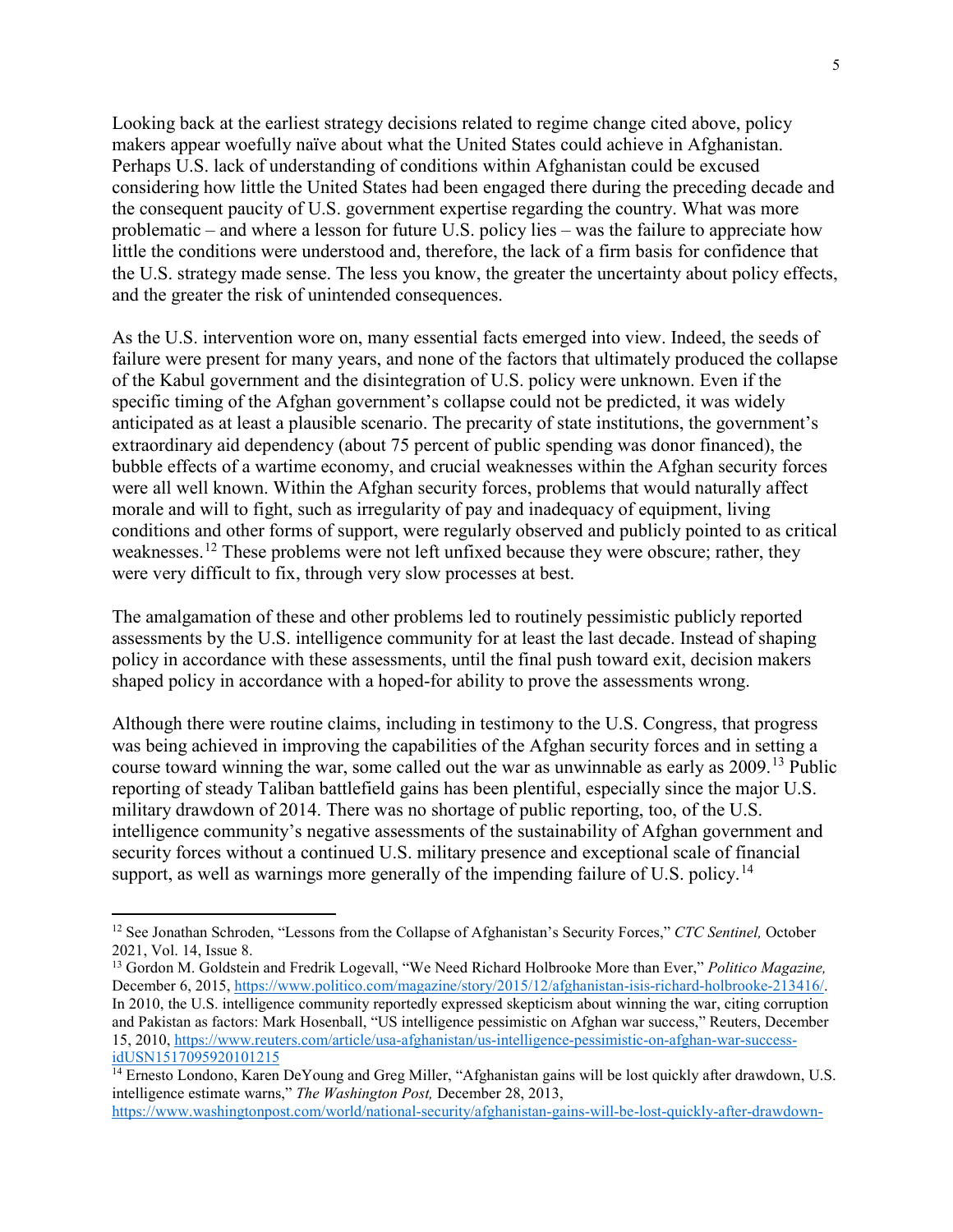Embracing rather than resisting the facts laying in plain sight should have led much earlier to a judgment that the war was not likely to be won and that the main effort should have been diplomacy, seeking a negotiated end of the conflict or at least of American involvement in it, years earlier than was done.

# *4. Aid conditionality does not work if your strategy depends on the recipient's success.*

Because the United States was well aware that corruption in Afghanistan was fueling support for the Taliban insurgency and political disunity was weakening the state, it tried repeatedly to address these and related problems by conditioning aid disbursements on improvements in these areas. The latest iteration of conditionality was the Afghanistan Partnership Framework agreed upon by the Kabul government and donors in November 2020.<sup>[15](#page-6-0)</sup>

The use of conditionality in Afghanistan suffered from a fatal flaw: Because the United States had a policy that required the success of the Afghan government (as discussed earlier), it could not deprive the government of resources considered essential to ensure that success. Given the policy in place, cutting off vital aid would have been self-defeating. Afghan counterparts, of course, were well aware of this conundrum, and, understanding the limits of conditionality, were not highly motivated by it. The leverage, in other words, operated in both directions.

## *5. Recognize the limits of U.S. ability to impose its will where doing so is not existentially vital.*

An over-arching lesson to draw from Afghanistan, and one that will require rigorous examination to define thoroughly, is that the experience shows the limits of America's ability to impose its will. Those limits can be seen in some of the more specific points highlighted above. But there are also broader questions to explore about the political judgments that were made to support the invasion and regime change in the first place, to sustain the military effort against the evidence of its poor results, and to end the intervention through the 2020 U.S.-Taliban agreement in a way that virtually assured the Taliban's return to power.

The Bush Administration decided to invade Afghanistan not only to go after Al Qaeda but to punish the Taliban and make an example of them. It did not invade because Afghanistan itself was a place central to U.S. national security interests. For the next twenty years, the intervention cost nearly 2,500 American lives, many thousands more Afghan lives, enormous financial resources, and the time and energies of thousands of U.S. service members, diplomats, aid workers, and others. And yet it remained – except for the threat of terrorism, to which the nationbuilding work was only tangentially related – peripheral to U.S. interests. That is not a circumstance conducive to success at so difficult a set of tasks. Afghanistan was, for most of

<span id="page-6-0"></span>[https://www.usip.org/publications/2021/02/afghanistan-study-group-final-report-pathway-peace-afghanistan.](https://www.usip.org/publications/2021/02/afghanistan-study-group-final-report-pathway-peace-afghanistan)

 $\overline{a}$ 

[us-intelligence-estimate-warns/2013/12/28/ac609f90-6f32-11e3-aecc-85cb037b7236\\_story.html?tid=a\\_inl\\_manual;](https://www.washingtonpost.com/world/national-security/afghanistan-gains-will-be-lost-quickly-after-drawdown-us-intelligence-estimate-warns/2013/12/28/ac609f90-6f32-11e3-aecc-85cb037b7236_story.html?tid=a_inl_manual) Dion Nissenbaum and Gordon Lubold, "Military Believes Trump's Afghan War Plan is Working, but Spy Agencies Are Pessimistic," *The Wall Street Journal,* August 31, 2018, [https://www.wsj.com/articles/military-believes-trumps](https://www.wsj.com/articles/military-believes-trumps-afghan-war-plan-is-working-but-spy-agencies-are-pessimistic-1535707923)[afghan-war-plan-is-working-but-spy-agencies-are-pessimistic-1535707923.](https://www.wsj.com/articles/military-believes-trumps-afghan-war-plan-is-working-but-spy-agencies-are-pessimistic-1535707923) <sup>15</sup> See Afghanistan Study Group Final Report, February 2021, p. 27,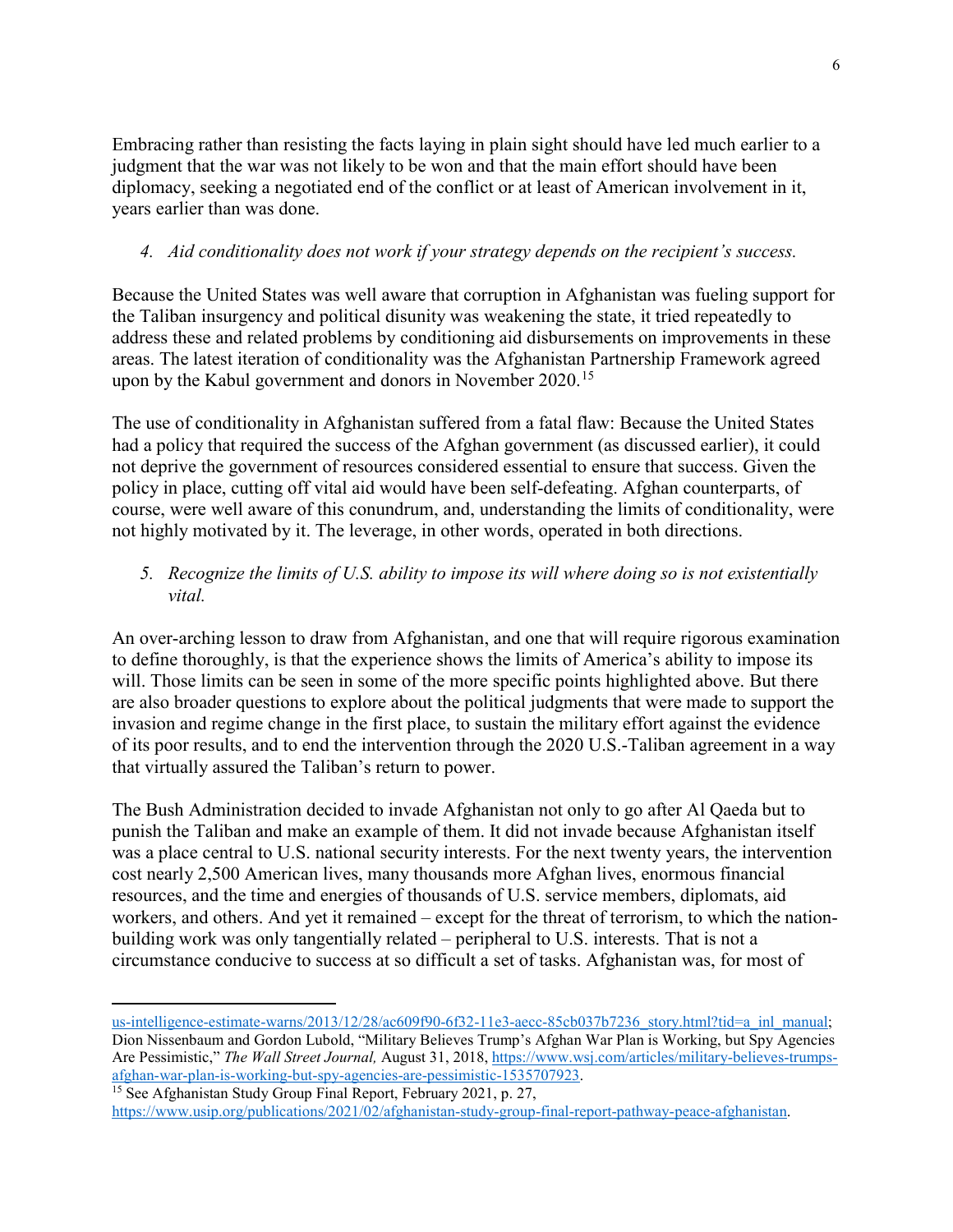twenty years, considered too important to fail but, ultimately, not important enough to stay forever, staving off the Taliban's return.

#### **What To Do Now?**

 $\overline{a}$ 

In the wake of the U.S. military withdrawal, the Afghan government's collapse, and the Taliban's August 15 take-over, the United States must now entirely reformulate its policy. I will briefly suggest a few ideas related only to immediate steps.

Afghanistan is headed toward becoming the world's greatest humanitarian crisis. Drought, increased displacement due to conflict, economic deterioration, the COVID-19 pandemic, and other factors were worsening the humanitarian situation even prior to August 15. Since then, the country has suffered an enormous economic shock. The suspension of U.S. and other foreign aid, freeze of state assets, and effects of sanctions have produced widespread joblessness, hunger, and a severe liquidity crisis.<sup>[16](#page-7-0)</sup>

A collision has occurred between two long-standing themes of U.S. policy. For years, U.S. officials told the Taliban that if they gained power through military means, rather than through a negotiated political settlement, they would rule only as a pariah regime, starved of resources. At the same time, the United States offered regular assurances that it would not abandon the Afghan people and that the lesson had been learned from the post-Soviet withdrawal period in the 1990s that washing its hands of Afghanistan could ultimately come to harm U.S. security interests. The humanitarian and economic crisis already emerging in Afghanistan shows that it will not be possible to both stand with the Afghan people in any practical sense while isolating the regime governing them.

It will be important for the United States now to be clear-eyed about how best to advance its interests in Afghanistan, not allowing the pain and distastefulness of losing the war to stand in the way of an objective assessment of the importance of helping millions of Afghans. Greater impoverishment of Afghanistan under the Taliban is likely, but a glide path to a much lower level of international support rather than allowing the economy and public services to tip over a cliff would be more humane. That approach – which would entail some relaxation of sanctions and easing the complete cut-off of development aid – would also take account of U.S. participation in enabling over the last 20 years Afghanistan's extreme aid dependency and, thus, the state's precariousness.

An at least modestly more-engaged approach – in terms of diplomacy and development – would also take account of the reality that isolation of the Taliban regime is not likely to produce results favorable to U.S. interests. Having proved resilient in the face of significant U.S. military pressure, the Taliban are highly unlikely to shape core policies or modify their ideology in response to financial pressure or the use of aid as leverage. They might, however, cooperate in limited areas, even potentially (if only secretly) on counter-terrorism – or at least such

<span id="page-7-0"></span><sup>&</sup>lt;sup>16</sup> International Crisis Group, "Thinking Through the Dilemmas of Aid to Afghanistan," 7 October 2021, [https://www.crisisgroup.org/asia/south-asia/afghanistan/thinking-through-dilemmas-aid-afghanistan-0;](https://www.crisisgroup.org/asia/south-asia/afghanistan/thinking-through-dilemmas-aid-afghanistan-0) International Crisis Group, "Afghanistan's Growing Humanitarian Crisis," 2 September 2021, [https://www.crisisgroup.org/asia/south-asia/afghanistan/afghanistans-growing-humanitarian-crisis.](https://www.crisisgroup.org/asia/south-asia/afghanistan/afghanistans-growing-humanitarian-crisis)